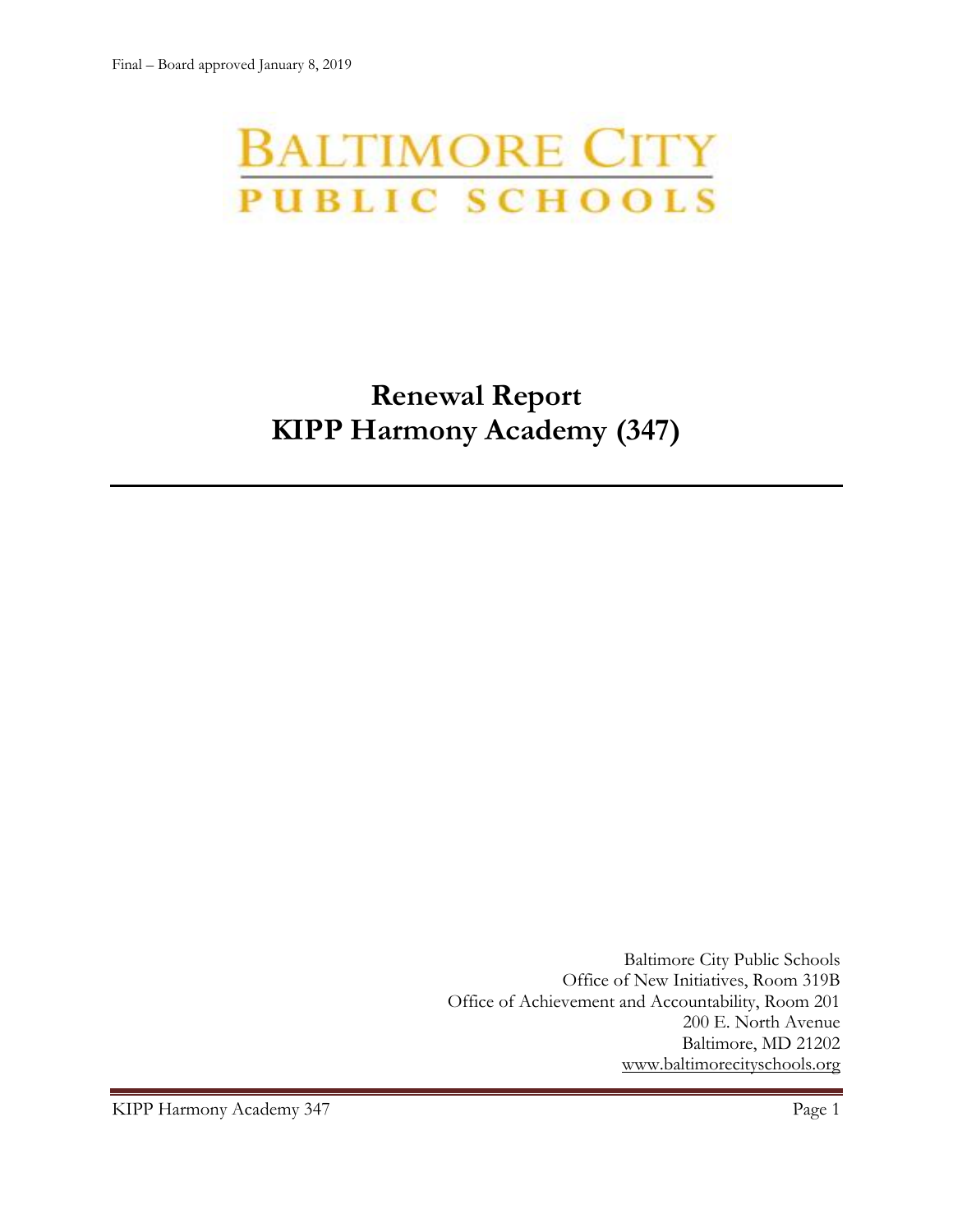#### **REPORT INTRODUCTION**

#### **Purpose of the Report**

The renewal report is a summary of findings and a resulting recommendation regarding renewal of the charter or contract for an operator-run school. To inform this recommendation, Baltimore City Public Schools collects and analyzes documentation including the School Effectiveness Review (SER) performed on site at each school and the school's renewal application, along with an evaluation of the school's performance based on the renewal rubric and consideration of all other relevant information.

City Schools' renewal criteria are based on state law (§ 9-101, *et seq*., MD. CODE ANN., EDUC.) and Baltimore City Board of School Commissioners' policy IHB and associated administrative regulations (IHB-RA and JFA-RA). The Board's policy requires that schools up for renewal be evaluated on multiple measures including, but not limited to, the following:

- **Student achievement**, constituting at least 50 percent of the renewal score and including measures such as schoolwide performance on state assessments, College and Career Readiness (for schools with high school grades), highly effective instruction (from the SER), academic programming for special student populations, and a school's fidelity to its charter
- **School climate** (chronic absence, suspensions, enrollment trends, school choice data, and school survey results from parents, teachers, and students)
- **Financial management and governance** (annual audits, school budget submissions, grants management, and relevant documentation provided by the school's board)
- **Effective management** (school compliance with laws, rules, policies, and regulations)

The renewal process is a component of City Schools' annual review of its school portfolio, designed to ensure that students and families across the district have access to school options that meet their interests and needs. In 2011, City Schools formed the Renewal Stakeholders Working Group (composed of school operators from a range of school types, Supporting Public Schools of Choice, and the Maryland Charter School Network) to develop a methodology for evaluating the performance of operator-run schools. The result: a fair, transparent, and rigorous renewal framework that reflects schools' unique nature and innovative contributions to student achievement, used for the first time in the 2012-13 school year.

At the conclusion of each year's renewal cycle, staff engages key stakeholders in a review of the process to identify areas for improvement that could be addressed while still maintaining a level of predictability for schools up for renewal in the following year. The most recent round of review considered implications for the renewal process of including results from statewide PARCC assessments for the first time, given that, to date, a significant portion of the weight in the student achievement portion of the renewal decision has been based on assessment data. Changes made to the framework as a result of this most recent review include the following:

• The Highly Effective Instruction measure from the SER, which had temporarily been moved to the Academics section of the renewal rubric while the district transitioned to PARCC, returned to the School Climate section.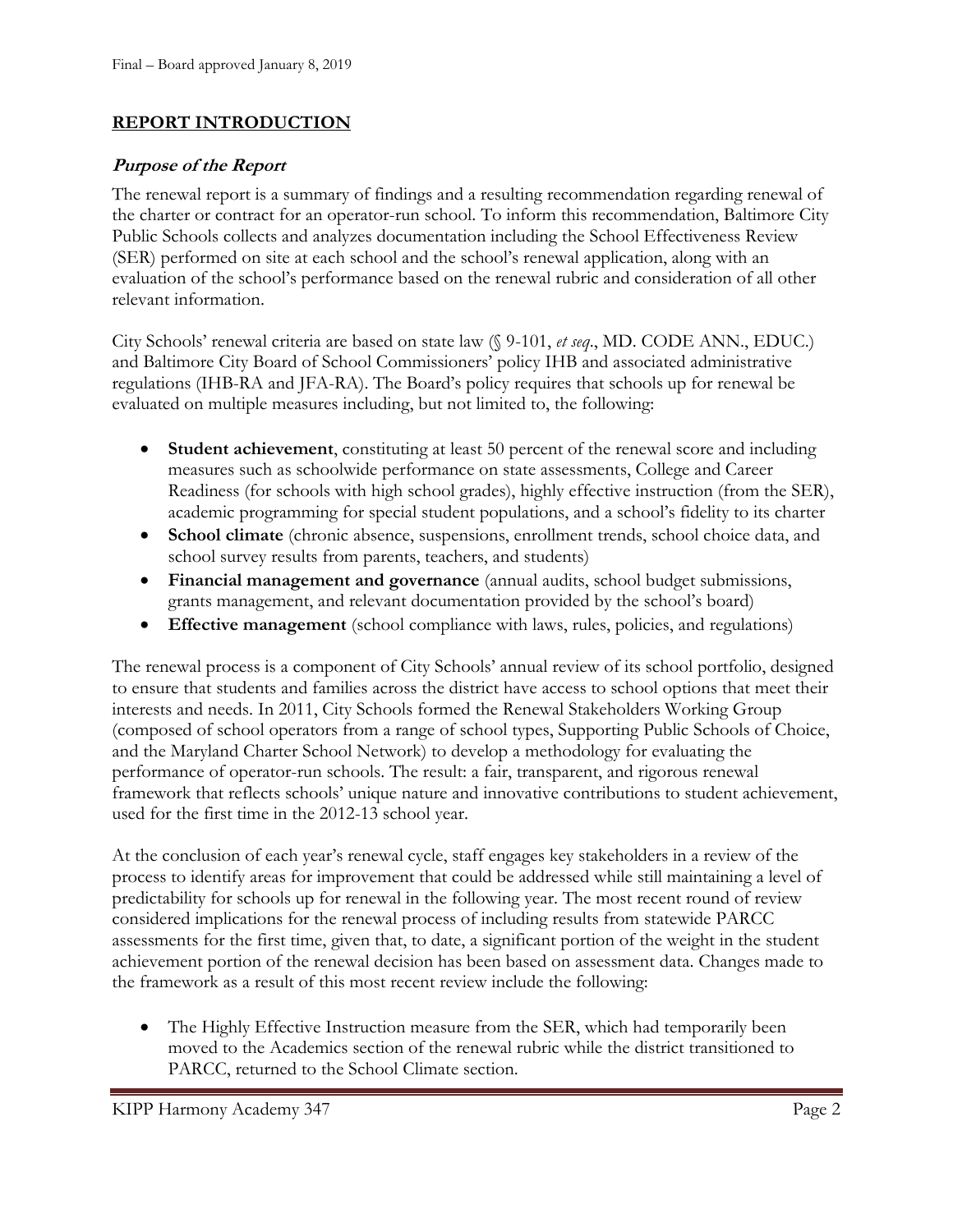- Credit for success in the College and Career Readiness measure based on enrollment in credit-bearing college coursework is awarded for students who earn a C or higher in the course. In previous years, any passing grade would qualify as success.
- For Chronic Absence and Suspension sections, the definition of "Highly Effective" was changed to include schools that had achieved significant reduction in Chronic Absence and Suspensions rates. In previous years, a school could only earn a "Highly Effective" rating if its rates in these areas were low over the entire course of its contract term.

### *The Process*

The review process has the following components:

- Renewal rubric (includes data from standardized assessments and school surveys)
- Application for renewal
- Data tables prepared by City Schools
- School Effectiveness Review

The Charter and Operator-led Advisory Board, a cross-representational group made up of members representing foundations, nonprofit organizations, school choice advocates, school operators, and district representatives, reviews each of these components. In performing its review, the Advisory Board must look at all data and information, both quantitative and qualitative, to understand the complex operations of schools. In some instances, the nature or severity of an issue raised during the renewal process is serious enough for the Advisory Board to give it extra weight in formulating its recommendation, especially in instances when the issue affects the wellbeing of students, staff or the district as a whole. After its review of the components above, the Advisory Board makes recommendations to City Schools' CEO on whether charters or contracts should be renewed. The CEO considers the recommendation, and then makes her own recommendation to the Board for vote. According to Board policy, City Schools may determine that a public charter school is eligible for a five-year contract term, three-year contract term, or nonrenewal.

| <b>Actions</b>                                                                                               | Timeline                            |
|--------------------------------------------------------------------------------------------------------------|-------------------------------------|
| Schools submit renewal applications                                                                          | September 6, 2018                   |
| Charter and Operator-led Advisory Board reviews renewal<br>applications and makes recommendations to the CEO | September to October 2018           |
| District presents recommendations to Board at public meeting                                                 | November 13, 2018                   |
| Opportunity for operator to provide oral testimony to Board in a<br>meeting open to the public               | November 20, 2018 - Normal<br>Cycle |
| Board votes on renewal recommendations                                                                       | January 8, 2019 - Normal Cycle      |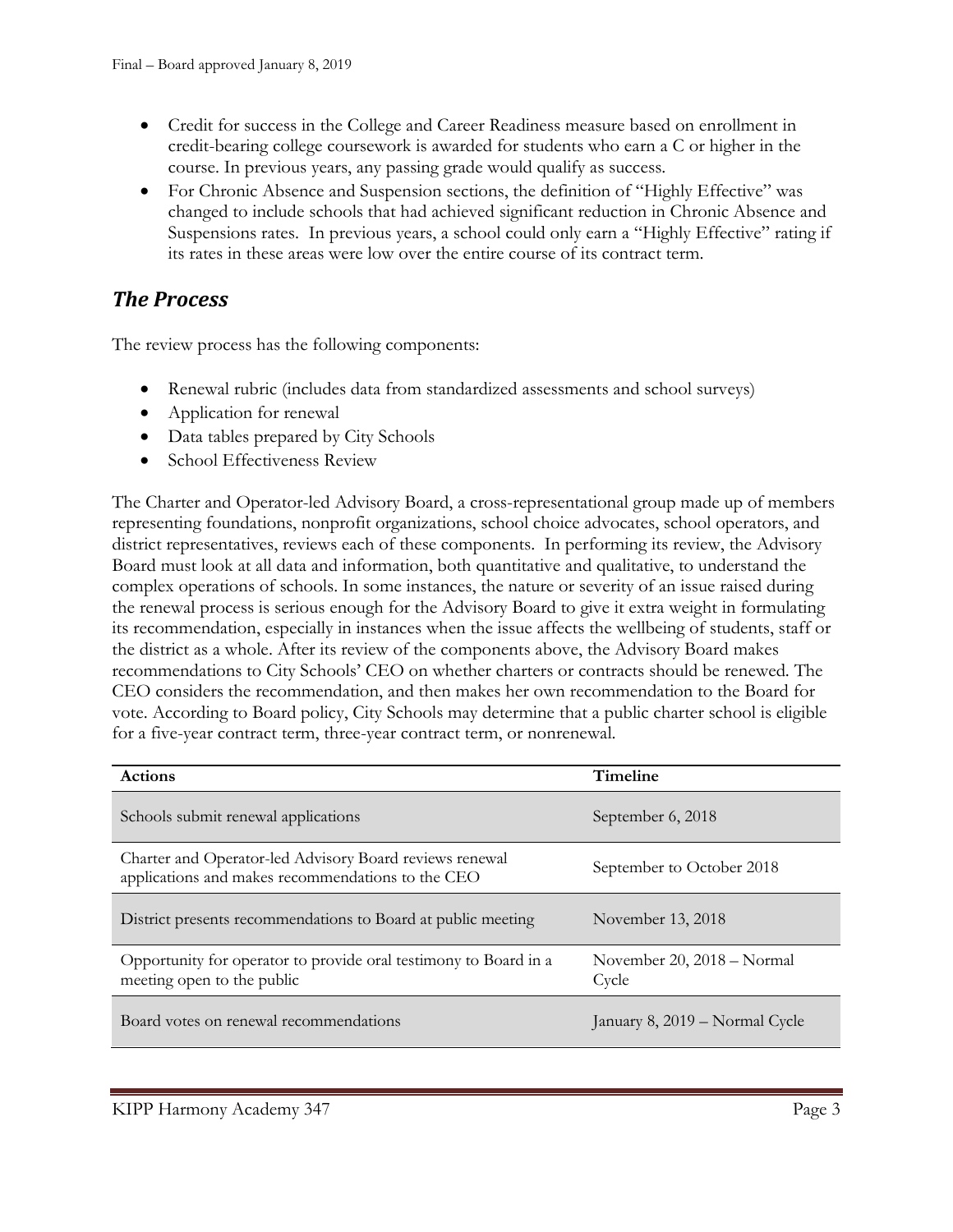## *KIPP Harmony Academy (347)*

*Operator*: KIPP Baltimore, Inc. *Configuration*: Elementary/middle *Type*: Charter *Enrollment*: 1519<sup>1</sup>

#### **Recommendation**

*5-year renewal (July 2019 through June 2024)*

#### **Renewal summary**

| Category                                                                              | Finding          |
|---------------------------------------------------------------------------------------|------------------|
| Is the school an academic success? (min. 50% weight)                                  | <b>Effective</b> |
| Does the school have a strong school climate?                                         | <b>Effective</b> |
| Has the school followed sufficient governance management and<br>governance practices? | Effective        |
| Has the school followed sufficient financial management                               | <b>Meets</b>     |
| practices? <sup>2</sup>                                                               | expectations     |

#### **Discussion**

l

On January 8, 2019, the Baltimore City Board of School Commissioners voted to renew the contract with KIPP Baltimore, Inc., to operate KIPP Harmony Academy for five years, with a term beginning July 1, 2019 and ending June 30, 2024.

The school was rated effective in Academics and Climate, and effective/meets expectations in Governance/Financial Management.

The school was rated developing in PARCC absolute performance in English Language Arts (ELA)  $3-5$  ( $57<sup>th</sup>$  percentile in its economic disadvantage [ED] group, which compares schools with similar levels of wealth and by grade band, with a mean scale score of 718) and effective in math 3-5 (76<sup>th</sup> percentile of its ED group, with a mean scale score of 727). In middle school grades absolute performance, the school was rated highly effective in ELA 6-8 (81<sup>st</sup> percentile in its ED group, with a mean scale score of 721) and in math 6-8 (88<sup>th</sup> percentile in its ED group, with a mean scale score of 723). The school was rated effective in PARCC achievement growth in ELA 3-5 ( $66<sup>th</sup>$  percentile overall), which assesses changes in individual student growth over time as compared to other students who started with similar scale scores, and highly effective in math 3-5 (86<sup>th</sup> percentile). In

<sup>1</sup> Total enrollment counts reflect the MSDE official enrollment file for grades k-12, which includes students enrolled on September 30 each year. This file is verified by MSDE prior to becoming the official enrollment count for the year. <sup>2</sup> Financial management considers a review of the operator's audits over the contract term. "Meets expectations" is the highest rating available, followed by "Developing" and "Does not meet expectations".

KIPP Harmony Academy 347 Page 4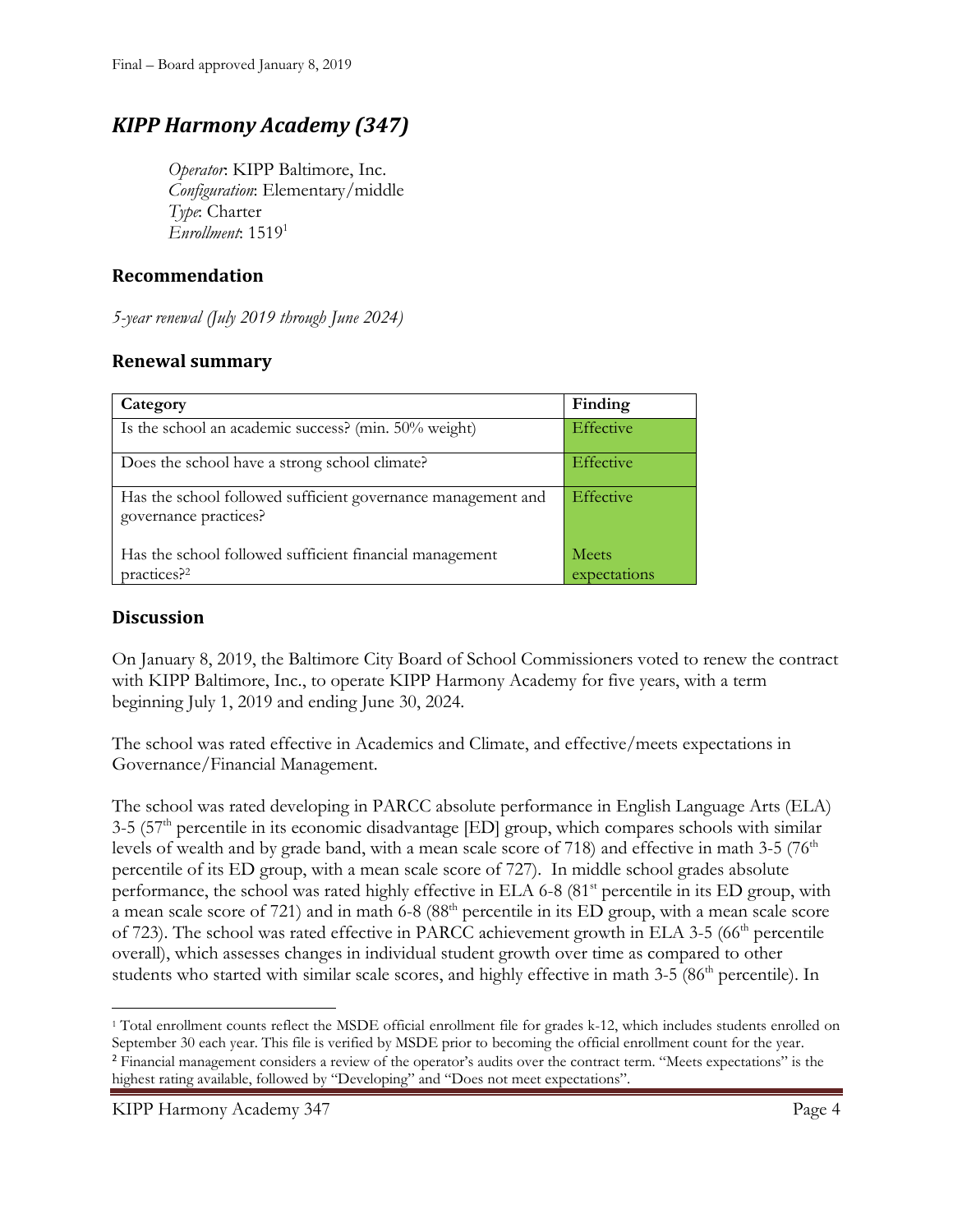middle grades growth, the school was rated effective in ELA 6-8 (65<sup>th</sup> percentile), and highly effective in math 6-8 (88<sup>th</sup> percentile). The school was rated effective in the Vision and Engagement measure from the School Effectiveness Review, which measures the extent to which the school provides a safe and supportive learning environment, cultivates open communication and decisionmaking with the school community, and establishes a school culture that embraces community diversity. The school was rated highly effective in cohort retention, which considers the extent to which students who enter the school at its entry point remain two years later averaged over time, with a  $85.8\%$  average retention rate placing the school in the  $97<sup>th</sup>$  percentile.

#### **Findings (elementary/middle school rubric)**

| Sub-Category                             | <b>Renewal Metric</b>                                          | <b>City Schools Rating</b> |
|------------------------------------------|----------------------------------------------------------------|----------------------------|
| 1.1 Absolute Student<br>Achievement      | Average Mean Scale Score PARCC Math (grades<br>$3-5)$          | <b>Effective</b>           |
|                                          | Average Mean Scale Score PARCC ELA (grades 3-<br>5)            | <b>Developing</b>          |
|                                          | Average Mean Scale Score PARCC Math (grades<br>$6-8$ )         | <b>Highly Effective</b>    |
|                                          | Average Mean Scale Score PARCC ELA (grades 6-                  | <b>Highly Effective</b>    |
| 1.2 Student<br><b>Achievement Trend</b>  | Trend in Average Mean Scale Score PARCC Math<br>$(grades 3-5)$ | <b>Highly Effective</b>    |
|                                          | Trend in Average Mean Scale Score PARCC ELA<br>$(grades 3-5)$  | <b>Developing</b>          |
|                                          | Trend in Average Mean Scale Score PARCC Math<br>$(grades 6-8)$ | <b>Developing</b>          |
|                                          | Trend in Average Mean Scale Score PARCC ELA<br>$(grades 6-8)$  | <b>Developing</b>          |
| 1.3 Student<br><b>Achievement Growth</b> | Growth in Average Mean Scale Score PARCC<br>Math (grades 3-5)  | <b>Highly Effective</b>    |
|                                          | Growth in Average Mean Scale Score PARCC<br>ELA (grades 3-5)   | <b>Effective</b>           |
|                                          | Growth in Average Mean Scale Score PARCC<br>Math (grades 6-8)  | <b>Highly Effective</b>    |
|                                          | Growth in Average Mean Scale Score PARCC<br>ELA (grades 6-8)   | <b>Effective</b>           |

#### *Category 1, Academics: Is the school an academic success?*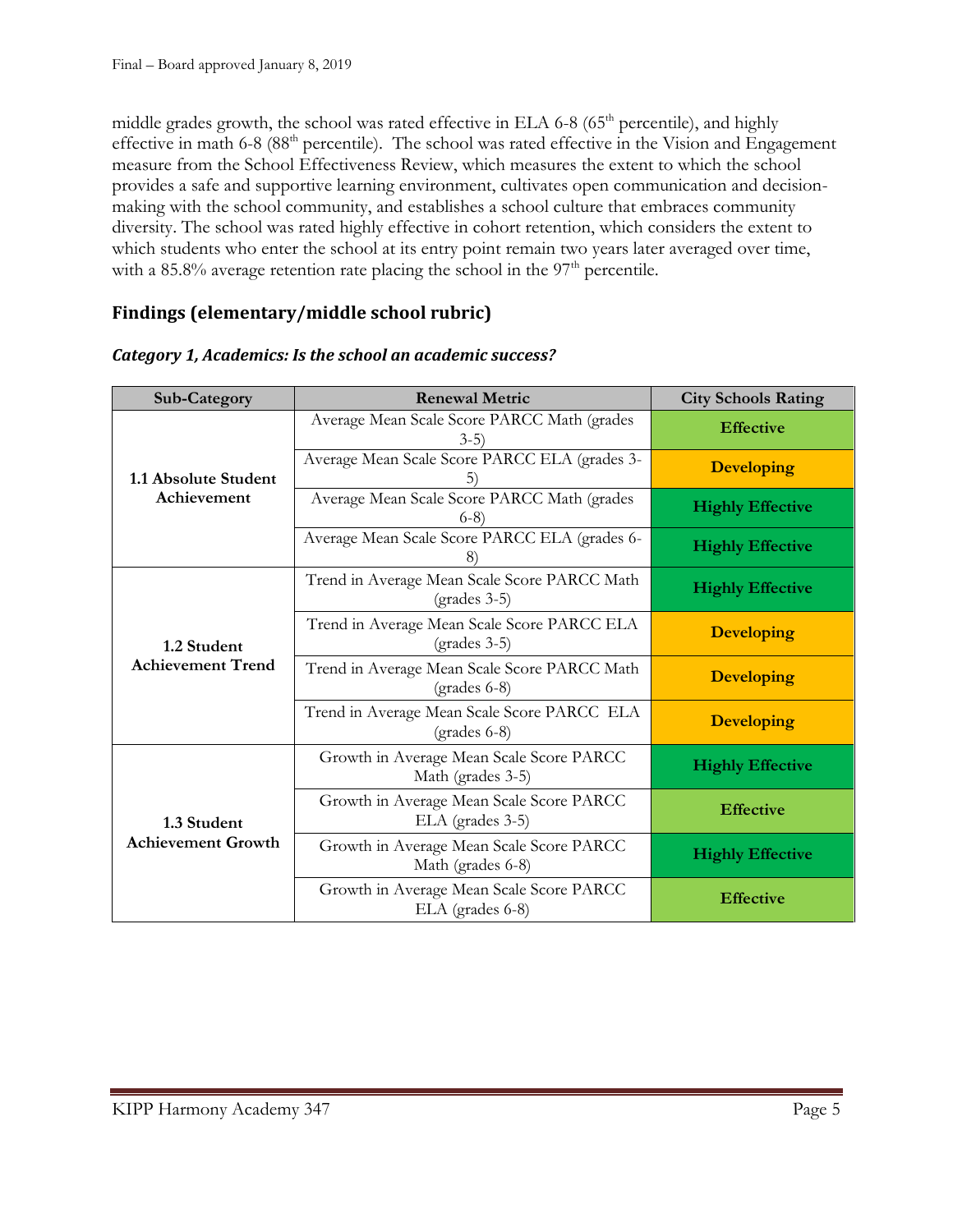| 1.4 Fidelity to<br>Charter/Application<br>Overall | The extent to which the school has fully<br>implemented the mission expressed in its charter<br>application and this mission is clear to all<br>stakeholders. The extent to which the school has<br>delivered high quality programming for all student<br>subgroups. The extent to which the school is<br>gathering data to assess its efficacy and has<br>effectively addressed any challenges evident in the<br>data, particularly in the areas of subgroup<br>performance, enrollment, student attendance,<br>dropout rates, attrition and student choice<br>data/school demand. | <b>Effective</b> |
|---------------------------------------------------|-------------------------------------------------------------------------------------------------------------------------------------------------------------------------------------------------------------------------------------------------------------------------------------------------------------------------------------------------------------------------------------------------------------------------------------------------------------------------------------------------------------------------------------------------------------------------------------|------------------|
|                                                   | <b>Academics Overall Rating</b>                                                                                                                                                                                                                                                                                                                                                                                                                                                                                                                                                     | <b>Effective</b> |

#### *Category 2, Climate: Does the school have a strong climate?*

| <b>Sub-Category</b>                               | <b>Renewal Metric</b>                                                                                                                                                                                                                                                                                                                                              | <b>City Schools Rating</b> |
|---------------------------------------------------|--------------------------------------------------------------------------------------------------------------------------------------------------------------------------------------------------------------------------------------------------------------------------------------------------------------------------------------------------------------------|----------------------------|
| 2.1 SER, Highly Effective<br>Instruction          | School Effectiveness Review Score - Highly<br><b>Effective Instruction</b>                                                                                                                                                                                                                                                                                         | <b>Effective</b>           |
| 2.2 SER, Talented People                          | School Effectiveness Review Score -<br><b>Talented People</b>                                                                                                                                                                                                                                                                                                      | <b>Effective</b>           |
| 2.3 SER, Vision and<br>Engagement                 | School Effectiveness Review Score - Vision<br>and Engagement                                                                                                                                                                                                                                                                                                       | <b>Effective</b>           |
|                                                   | Staff: School Survey Staff Rating                                                                                                                                                                                                                                                                                                                                  | <b>Not Effective</b>       |
| 2.4 Parent, Staff and Student<br>Satisfaction     | Students: School Survey Student Rating                                                                                                                                                                                                                                                                                                                             | <b>Effective</b>           |
|                                                   | Parents: School Survey Parent Rating                                                                                                                                                                                                                                                                                                                               | <b>Effective</b>           |
| 2.5 Cohort Retention                              | <b>Cohort Retention Rating</b>                                                                                                                                                                                                                                                                                                                                     | <b>Highly Effective</b>    |
| 2.6 Student Attendance,<br><b>Chronic Absence</b> | The extent to which the school aware of its<br>chronic absence data, has strong processes<br>in place to identify root causes and provide<br>supports to families, and has implemented<br>effective strategies that have kept chronic<br>absence low over the course of the contract<br>or have made significant reductions in<br>chronic absence rates over time. | <b>Effective</b>           |
| 2.7 Suspensions                                   | The extent to which the school aware of its<br>suspension data, has positive behavior<br>interventions in place, and has<br>implemented effective strategies that have<br>kept suspensions low over the course of the<br>contract or has resulted in significant<br>decreases over time.                                                                           | <b>Developing</b>          |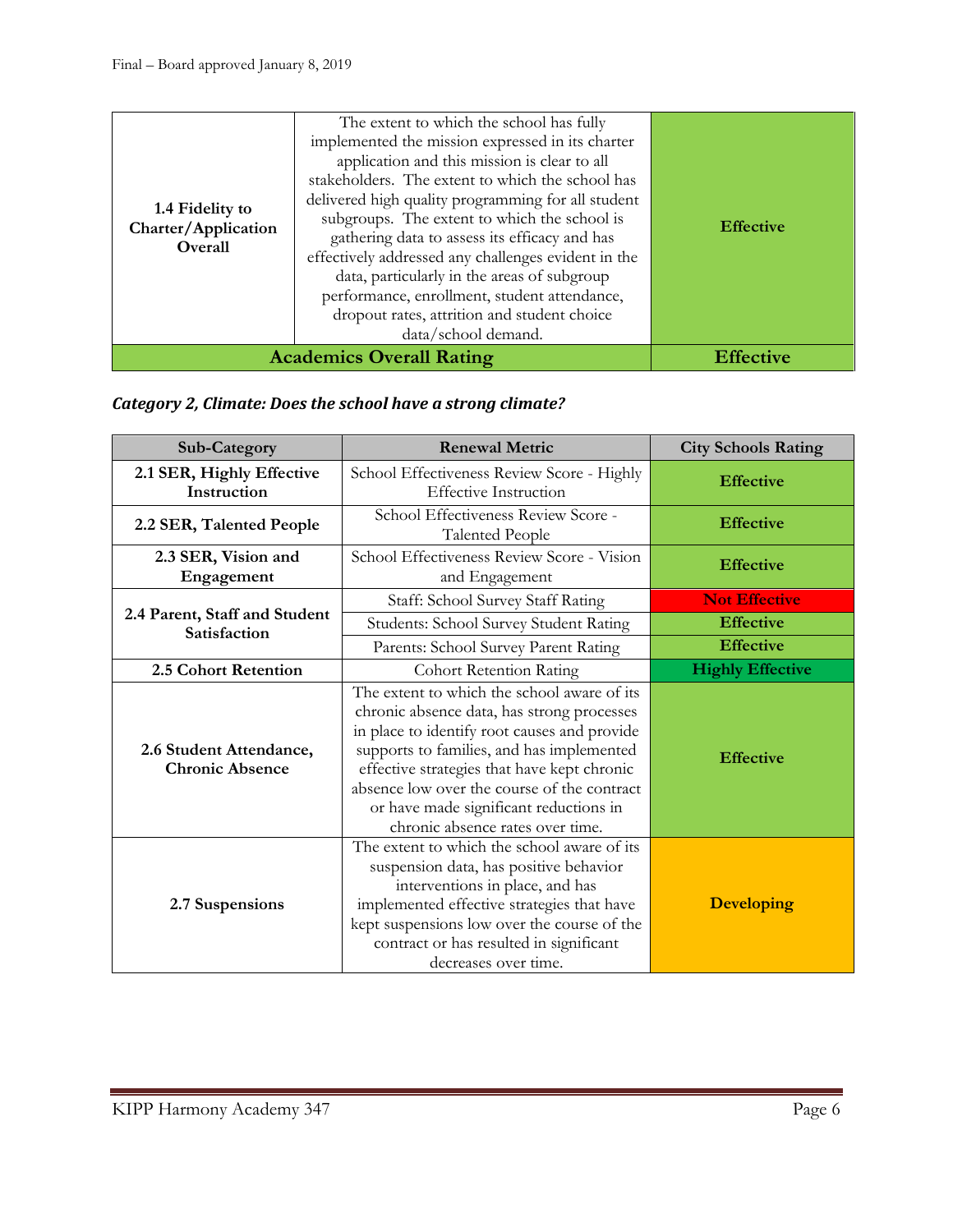| 2.8 Effective Programming<br>for Students with Disabilities | The extent to which the school has a<br>demonstrated a strong trajectory of growth,<br>is aware of its data and responsibilities to<br>students with disabilities, does not have any<br>gaps or has decreased gaps in the data as it<br>relates to performance and climate metrics<br>for students with disabilities over time, and<br>has effectively and consistently<br>implemented processes, interventions and<br>strategies to support student outcomes over<br>the course of the contract. | <b>Developing</b> |
|-------------------------------------------------------------|---------------------------------------------------------------------------------------------------------------------------------------------------------------------------------------------------------------------------------------------------------------------------------------------------------------------------------------------------------------------------------------------------------------------------------------------------------------------------------------------------|-------------------|
|                                                             | <b>Climate Overall Rating</b>                                                                                                                                                                                                                                                                                                                                                                                                                                                                     | <b>Effective</b>  |

**Category 3, Finance and Governance: Has the school followed sufficient financial management and governance practices?**

| Sub-Category                            | <b>Renewal Metric</b>                                                                                                                                                                                                                                                                                                                                                                                                                                                                                                                                                                                                                                                                                                                                        | <b>City Schools Rating</b> |
|-----------------------------------------|--------------------------------------------------------------------------------------------------------------------------------------------------------------------------------------------------------------------------------------------------------------------------------------------------------------------------------------------------------------------------------------------------------------------------------------------------------------------------------------------------------------------------------------------------------------------------------------------------------------------------------------------------------------------------------------------------------------------------------------------------------------|----------------------------|
| 3.1 Audit Content, Internal<br>Controls | The extent to which the school's<br>Independent Auditor's Reports offer<br>unqualified opinions and no management<br>points in each of the years of the charter<br>term. The extent to which statements of<br>cash flow and ratio of assets to liabilities<br>indicate that the operator has strong<br>performance on their short term liquidity<br>measure.                                                                                                                                                                                                                                                                                                                                                                                                 | <b>Meets Expectations</b>  |
|                                         | <b>Financial Management Overall Rating</b>                                                                                                                                                                                                                                                                                                                                                                                                                                                                                                                                                                                                                                                                                                                   |                            |
| 3.2 Operator Capacity                   | The extent to which the school has<br>operated effectively and the operator has<br>consistently met all state, federal reporting<br>requirements critical District or federal<br>obligations and has not received any<br>Notices of Concern or Notices of<br>Reprimand during the contract period.<br>(Evidence that may be considered include<br>compliance with critical District, state or<br>federal reporting requirements, timely audit<br>and budget submissions, monitoring<br>reports, quarterly reports; whether school<br>has been able to meet financial obligations<br>or needed loans/advances from the district<br>to meet obligations, and the relative<br>number, frequency and severity of Notices<br>of Concern or Notices of Reprimand.) | <b>Effective</b>           |
| 3.3 SER, Strategic                      | School Effectiveness Review Score -                                                                                                                                                                                                                                                                                                                                                                                                                                                                                                                                                                                                                                                                                                                          | <b>Effective</b>           |
| Leadership/Governance                   | Strategic Leadership                                                                                                                                                                                                                                                                                                                                                                                                                                                                                                                                                                                                                                                                                                                                         |                            |
|                                         | <b>Governance Overall Rating</b>                                                                                                                                                                                                                                                                                                                                                                                                                                                                                                                                                                                                                                                                                                                             | <b>Effective</b>           |